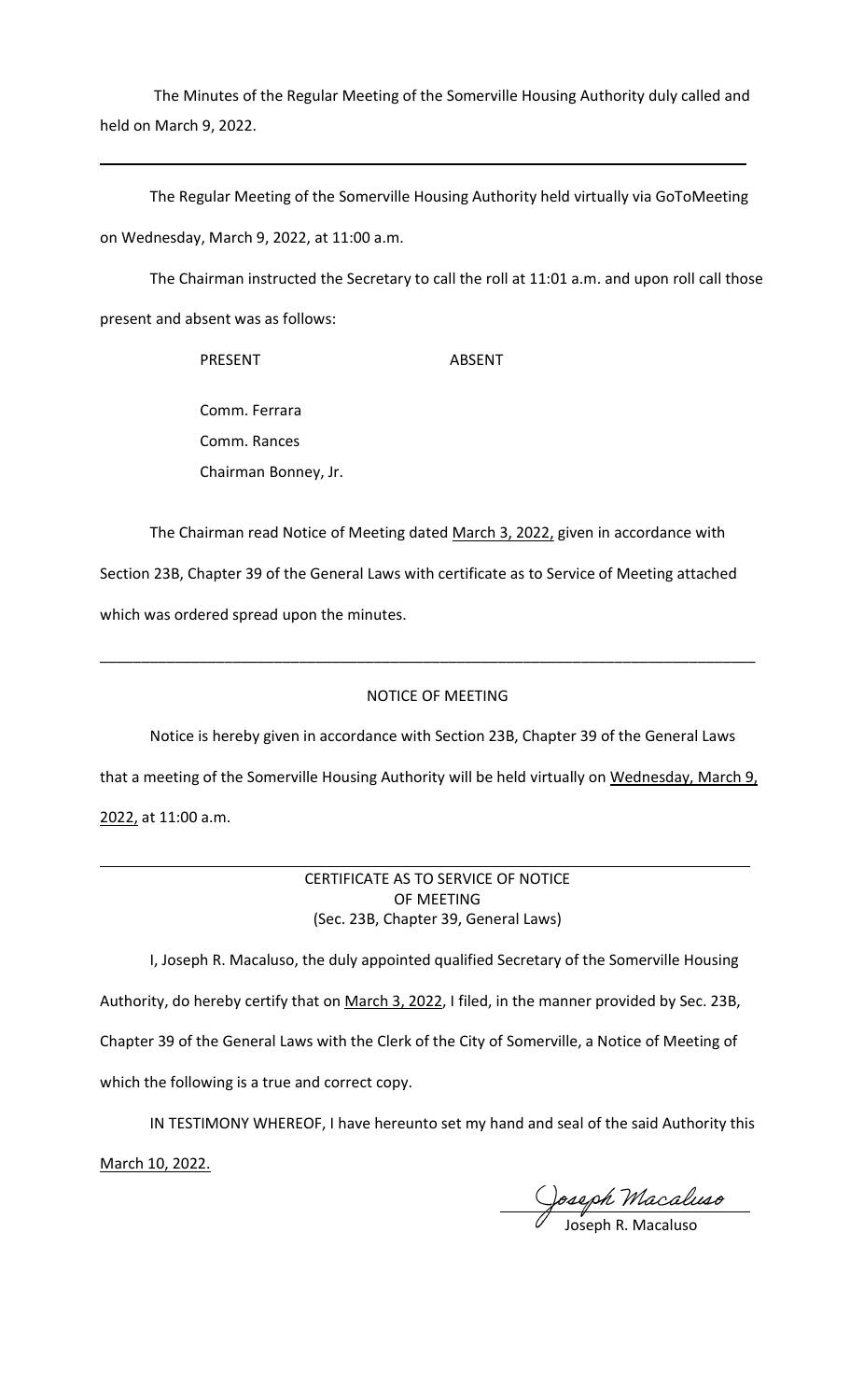- 2. APPROVAL OF MINUTES OF PREVIOUS MEETING:
- (a) Monthly Board Meeting held on February 16, 2022

Upon motion made by Comm. Rances, seconded by Comm. Ferrara, it was voted to waive the reading and approve the minutes.

SO VOTED

- 3. COMMUNITY POLICE OFFICER None this month.
- 4. COMMUNICATIONS
- (a) HUD Approval letter for the Somerville Housing Authority's Annual Plan submission for Fiscal Year beginning April 1, 2022. Executive Director, Joe Macaluso, stated this is a routine submission that was granted approval.

# 5. RESIDENT CONCERNS

Properzi Manor Resident, Pat Wilbur, requested for the outside backdoor to be made lighter, if possible. Maintenance Director, Joe Whalen, stated he would take a look to see what can be done.

# 6. REPORT OF THE EXECUTIVE DIRECTOR

Joe stated SHA is on budget after being ten months through the fiscal year.

Joe stated that he is hoping to begin the relocation process for the Clarendon redevelopment within the next 60 days. He stated he has a call with DHCD planned to seek approval on this timeline.

Upon motion by Comm. Ferrara, seconded by Comm. Rances, it was voted to accept the Executive Director's Report as written.

SO VOTED

# 7. NEW BUSINESS

- (a) Consideration of request by the Executive Director to appoint permanent the following employees:
	- 1. Paul Melagrano, Maintenance Mechanic II
	- 2. Paul Mullin, Plumber
	- 3. Janine Lotti, Resident Services FSS/SSP Coordinator

Joe stated that these employees have been working for SHA between 6 to 9 months and have been doing well, therefore he is recommending them to be made permanent.

Upon motion made by Comm. Rances, seconded by Comm. Ferrara, it was voted to approve Item 7(a).

SO VOTED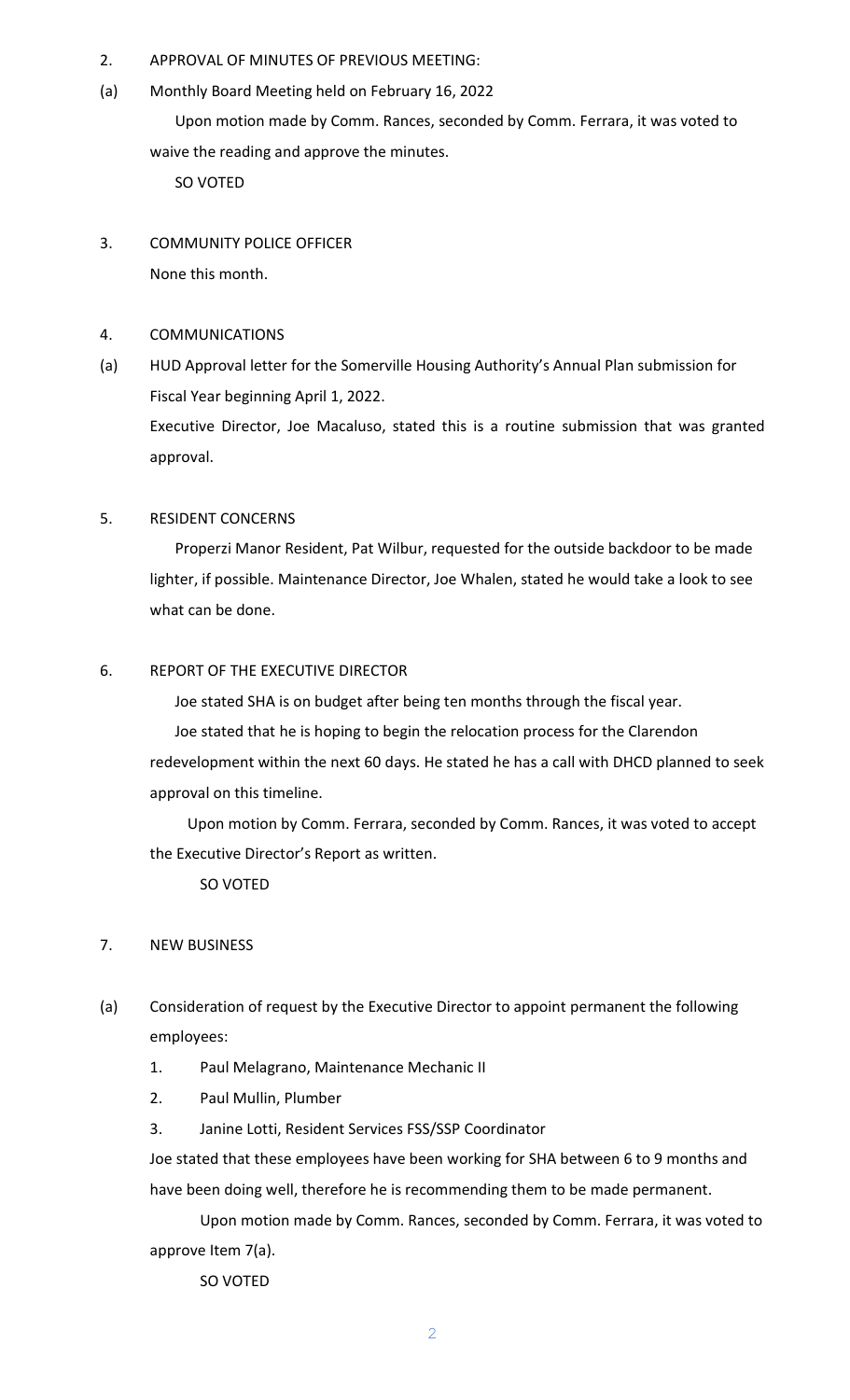(b) Consideration of request by the Executive Director to approve the Middlesex Federal Savings Bank CD #98517108 renewal for 0.40% for the 1-year term.

Upon motion made by Comm. Ferrara, seconded by Comm. Rances, it was voted to approve Item 7(b).

SO VOTED

(c) Consideration of request by the Executive Director to approve the Naveo Credit Union CD #622424042 renewal for 0.45% for the 14-month term.

Upon motion made by Comm. Ferrara, seconded by Comm. Rances, it was voted to approve Item 7(c).

SO VOTED

- (d) Consideration of request by the Executive Director to approve Year End Operating Transfer of \$100,000 from AMP 2 to Affordable Housing. Joe stated that this is a yearly transfer of funds derived from rooftop antennas. The money is placed into the Affordable Housing account to fund ongoing development projects.
	- Upon motion made by Comm. Rances, seconded by Comm. Ferrara, it was voted to approve Item 7(d).

SO VOTED

- (e) Consideration of request by the Executive Director to enter into a construction contract with One Source Construction LLC. from Framingham, MA for SHA Project #2202 FISH #274132, Bryant Manor Loading Dock Repairs for the sum of \$156,311.00. Director of Modernization, Brian Langton, stated the loading dock was in disrepair, therefore the stairs were relocated for safer resident access to the back door.
	- Upon motion made by Comm. Rances, seconded by Comm. Ferrara, it was voted to approve Item 7(e).

SO VOTED

(f) Consideration of request by the Executive Director to enter into a Rooftop Antenna Lease with Dish Network at Ciampa Manor for the sum of \$2800/month or \$33,000 annually with a 3% escalator.

Brian stated after a year of negotiations Dish Network was chosen for Weston and Ciampa Manor.

Upon motion made by Comm. Rances, seconded by Comm. Ferrara, it was voted to approve Item 7(f).

SO VOTED